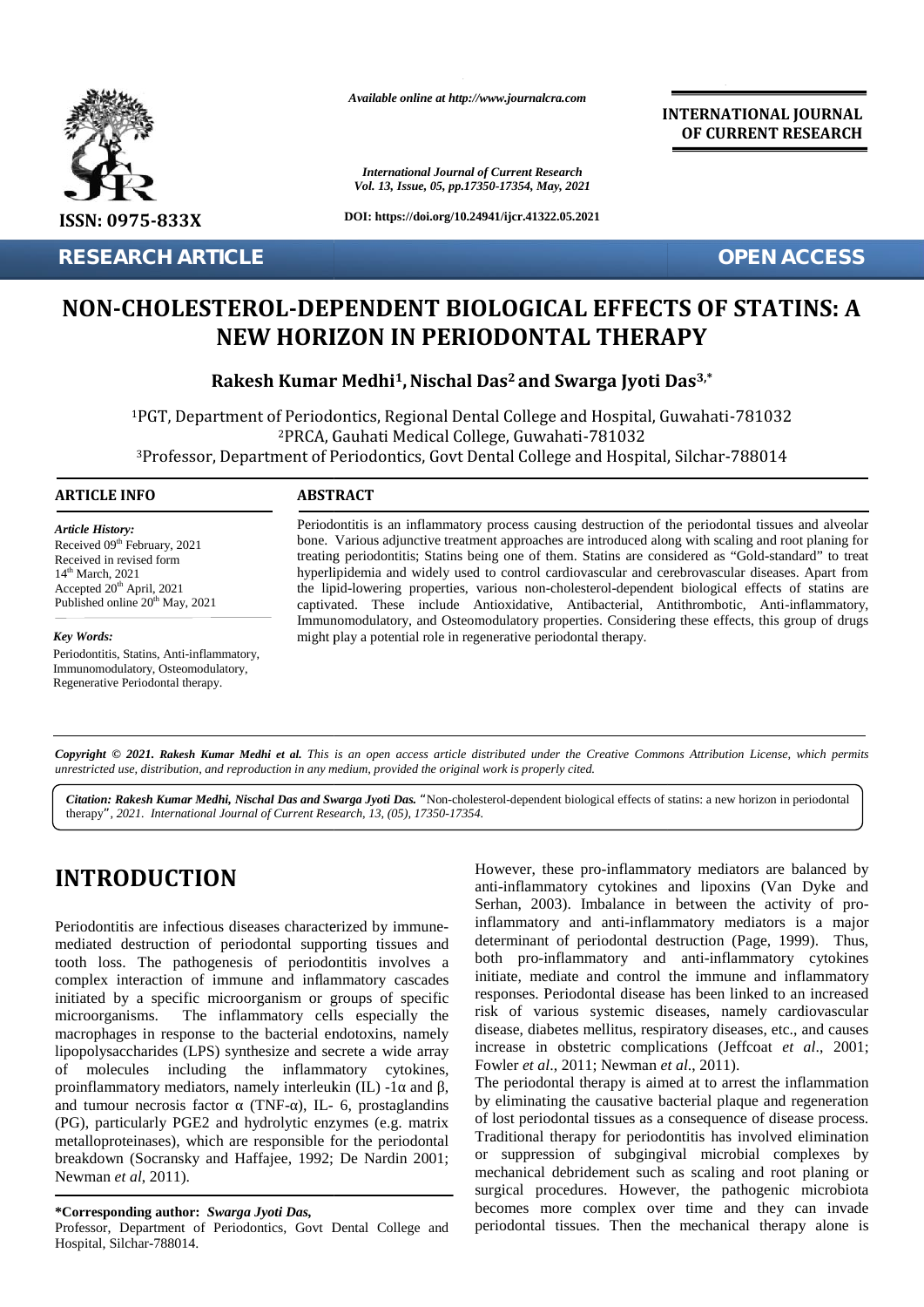sometimes ineffective in a sense that complete elimination of sub-gingival microflora is difficult from the areas inaccessible to periodontal instrumentation so systemic administration of antibiotics may be required as an adjunct in controlling bacterial infections (Saglie *et al*., 1982; Barca *et al*., 2015). Therefore, mechanical debridement is considered critical to disrupt the biofilm when using systemic antibiotics to treat periodontitis. The rationale for use of adjunctive systemic antimicrobials is to further reduce the bacterial load, enabling resolution of the inflammation in the periodontal pocket. Anti microbial agents remain an important adjunctive therapy in the treatment of periodontal diseases. However, systemic anti microbial agents should be used with caution considering the risk of adverse drug reactions, development of multiple antibiotic resistant microorganisms and uncertain patient compliance (Barca *et al*., 2015). In contrast to the traditional antibiotics, to achieve a greater predictability with regenerative therapy necessitates an introduction of agents which would interrupt tissue destruction and enhance regenerative capabilities of the periodontal tissues through modulation of both host cells and bacteria, as periodontitis is the result of host-microbial interaction (Newman *et al*, 2011).

It leads to the concept of 'Host Modulation Therapy', which is aimed at to restore the balance of pro-inflammatory and antiinflammatory mediators to that seen in healthy individuals. The use of modulating agents, including inhibition of matrix metalloproteinases (MMPs) with antiproteinases, blocking production of pro-inflammatory cytokines and prostaglandins with anti-inflammatory drugs, and inhibiting activation of osteoclasts with bone-sparing agents, has been postulated to be of therapeutic value as an adjunctive therapy (Reddy *et al.,* 2015). These therapies may provide the next wave of disease specific chemotherapeutics to manage chronic periodontitis. Although these drugs offer great potential to modulate a variety of mammalian cells, a notable and consequential limitation of these agents is a lack of specificity (Elavarasu *et al*., 2012). Statins, a widely prescribed group of drugs and considered as the "Gold-standard" to treat hyperlipidemia (Tripathy, 2018) has been explored recently in periodontal treatment considering their non-cholesterol-dependent biological effects (Estanislau *et al*., 2015).

#### **MECHANISM OF ACTION OF STATIN**

'Statins' is a group of drugs that lowers the cholesterol level in blood by reducing its production by liver. They are the inhibitors of 3-hydroxy-3-methylglutaryl Coenzyme A reductase (HMG- CoA reductase), the enzyme that plays a central role in cholesterol production. Since statins are similar in structure to HMG-CoA on a molecular level, they fit into the enzyme's active site and compete with the native substrate (HMG-CoA). This competition reduces the rate by which HMG-CoA reductase is able to produce mevalonate, the next molecule in the cascade that eventually produces cholesterol. Thus, this group of drugs blocks the pathway of synthesizing cholesterol in the liver (Tripathy, 2018). This is significant because most circulating cholesterol comes from the internal manufacture rather than the diet. When the liver can no longer produce cholesterol, levels of cholesterol in the blood will fall concurrently. By blocking HMG-CoA reductase, Statin inhibits the liver's ability to produce low-density lipoprotein (LDL). This further causes an increase in the number of the LDL receptors on the surface of liver cells, resulting in more

cholesterol being removed from the bloodstream and a reduction in risk for high cholesterol-related diseases. There are various forms of statin. They differ mainly in their ring structure, and these structural differences modify their pharmacological properties including hydrophilicity and lipophilicity. The lactone ring is present either in an active form (already hydrolyzed) or become activated (hydrolyzed) in the liver. The lactone ring of the statins enables their transport, metabolism, and clearance. These distinct characteristics of hydrophilic (e.g. pravastatin, rosuvastatin, and fluvastatin) and lipophilic statins (e.g. simvastatin, lovastatin, pitavastatin, and atorvastatin) may lead to differential effects of statins in terms of efficacy as well as the adverse effects. Based on the way of manufacturing, Statins are of micro-organisms derivative (fermentation-derived or Type 1) and synthesize chemically (synthetic or Type 2) (Tripathy, 2018).

#### **PLEIOTROPIC EFFECTS OF STATINS**

Apart from the lipid-lowering properties, various non cholesterol-dependent biological effects of statins are captivated, referred to as "PLEIOTROPIC EFFECTS". These include Antioxidative, Antibacterial, Antithrombotic, Antiinflammatory, Immunomodulatory, and Osteomodulatory properties (Bonetti *et al.*, 2003) (Figure 1). These wide ranges of pleiotropic effects occur through the production of mevalonate and isoprenoids (other intermediates of cholesterol synthesis) that regulate diverse cellular functions during the inhibition of HMG-CoA reductase (Estanislau *et al.,* 2015).



**Figure 1. Non-Cholesterol-Dependent Biological Effects of Statins**

### **ANTI-OXIDATIVE EFFECTS**

Statins, which are primarily used to reduce the concentration of low-density lipoprotein cholesterol, have also been shown to reduce oxidative stress that plays an important role in the development of atherosclerosis and cardiovascular diseases, diabetic complications and of fatty liver. Statins reduce oxidative stress by modulating redox system, namely blocking the generation of ROS, inhibiting the production of nicotinamide adenine dinucleotide phosphate oxidase, myeloperoxidase and up-regulating the activity of antioxidant enzymes such as catalase and paraoxonase. However, possible adverse effects of statins on glucose homeostasis may be related to the redox system. These drugs also have effects on nitric oxide synthase, lipid peroxidation and the adiponectin levels.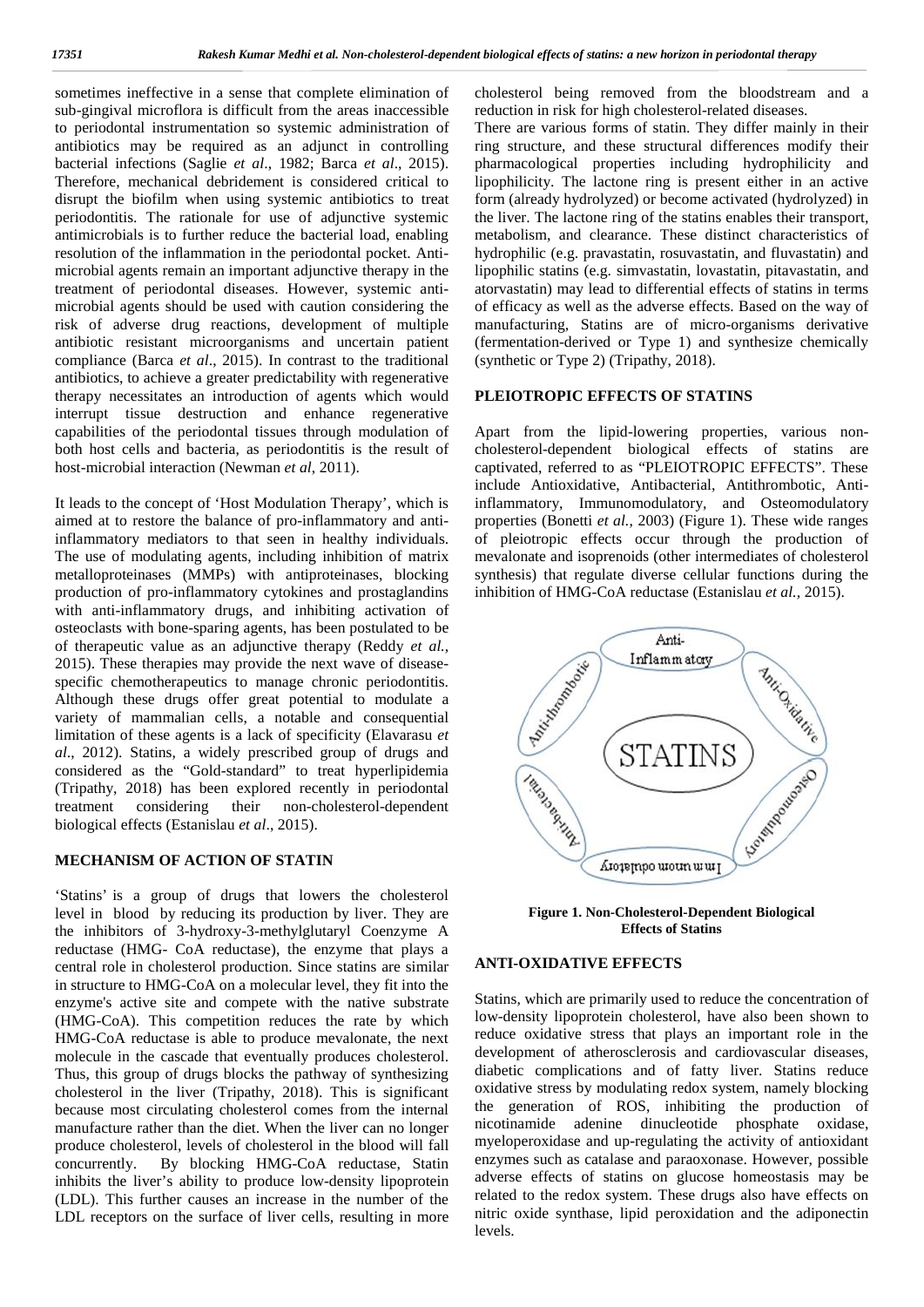In addition to direct antioxidant effects, statins reduce the circulating oxidized low-density lipoproteins (oxLDL) and inhibit their uptake by macrophages. The HDL-raising effects of statins may also relieve oxidative stress (Lim and Barter, 2014). Statins interfere with oxidation in several ways that contribute in reducing the atherogenic process. Thus, it is of signal transducers of possible that the antioxidant properties of statins contribute to their protective cardiovascular effects, independent of the lipid-lowering actions of these agents.

#### **ANTI-BACTERIAL EFFECTS**

Cholesterol is an integral component needed by bacteria for maintaining their membrane integrity. Statins kill bacteria directly by inhibiting the intermediate in the isoprenoid biosynthesis pathway necessary for membrane stability and by lowering accessible host cholesterol content for bacterial growth and protection. Such effects may be due to the disruption of teichoic acid structures reducing biofilm formation (Jerwood and Cohen, 2008). Statins display antibacterial activity towards anaerobic bacteria, including periodontal pathogens such as *Actinobacilus actinomycetemcomitans* and *Porphyromonus gingivalis*. However, not all statins exhibit antibacterial activity. It also reduces the severity of an infection by enhancing bacterial clearance at the site of infection through production of several endogenous chemical and proresolving lipid mediators such as the lipoxin, resolvins, protectins, and maresins (Chaudhry *et al*., 2008; Spite and Serhan, 2010).

#### **ANTITHROMBOTIC EFFECTS**

The antithrombotic activity of statins is peculiar because it differs from that of commonly used anticoagulants or antiplatelet drugs. The anticoagulant property of statins occurs via downregulation of tissue factor, a glycoprotein that converts factor X to factor Xa and/or upregulation of thrombomodulin, which results in impaired thrombin generation. With respect to the antiplatelet activity, the peculiarity of statins lies in their ability to inhibit the platelet thromboxane A2 and isoprostane formation, thus enhances fibrinolysis (Violi *et al.,* 2013). Oxidized LDL resides the inner lining (endothelium) of the body's arteries, namely carotid and coronary arteries and promotes atherosclerosis. Statins have been shown to inhibit the ability of macrophages to oxidize LDL-mediated CD36 and Toll-like receptor 4/6 (TLR4/6) activation (Giroux *et al*., 1993). Thus, statins possess a potentially unique antithrombotic mechanism that alters both coagulation and platelet activation, which may offer a new therapeutic strategy to improve antithrombotic treatment and likely to contribute in reduction of the incidence of cardiovascular death.

#### **ANTI-INFLAMMATOTY EFFECTS**

The effects of lowering LDL cholesterol with statins may lead to anti-inflammatory actions because LDL cholesterol itself strongly promotes inflammation. Statins reduce the plasma levels of inflammatory markers like C-reactive protein, cytokines such as IL-1, IL-6 and tumor necrosis factor- (TNF- ). and adhesion molecules such as ICAM-1, lymphocyte function associated antigen-1and monocyte chemotactic protein-1. ICAM-1 inhibits the adhesion and trans-endothelial migration of leukocytes at the sites of inflammation (Chow, 2009). Statins further slowing down the inflammatory process

by modulation of T cell activity particularly Th1- type chemokine receptors on T cells and inhibiting chemokine release which could be due to inhibition of IL-6 in the vascular tissues. The entire anti-inflammatory pleiotropic effects are supposed to result from the inhibition of isoprene modification inflammation (Corsonello, 2010).

#### **IMMUNOMODULATORY EFFECT**

Inhibition of T cell activation and proliferation by statins *in vitro* has prompted speculations that immunomodulatory effects of statins may be beneficial in recipients of organ transplants. Major histocompatibility complex class II (MHC-II) molecules, which affect the immune response and organ rejection after transplantation, may be induced by the proinflammatory cytokine interferon gamma (IFN-). Statins were found to repress the induction of MHC-II by IFN- (Petit *et al.*, 2019). This may explain the immunosuppressive effects of statins and suggest a potential role for statins as immunosuppressive agents.

#### **OF STATINS ON MATRIX METALLOPROTEINASES (MMPs)**

MMPs regulate cell proliferation, adhesion, migration, growth factor bioavailability, chemotaxis, and signaling; and they are crucial for angiogenesis, vasodilation, tumorogenesis, metastasis immunity, inflammation, and wound healing. In addition, MMPs have been proposed as master regulators of inflammation, through proteolysis of chemokines, growth factors, receptors and their binding proteins, proteases, protease inhibitors, as well as intracellular multifunctional proteins, resulting in pro- or anti-inflammatory functions leading to either tissue homeostasis or pathology (Franco *et al.*, 2017). Most statins have been reported to potently inhibit the expression of MMP-1, MMP-8, and MMP-9 upregulated by LPS both *in vitro* (Poston *et al,* 2016) and *in vivo* (Balli *et al*., 2014).

#### **OSTEOMODULATORY EFFECT**

Statins influences bone metabolism through increase of osteogenesis, decrease of apoptosis of osteoblast and osteoclastogenesis. It allows periodontal regeneration either enhancing bone formation through augmenting BMP-S mad signal or by osteoclastic differentiation through antagonizing TNF- . Both of the situations involve Ras/Rho/mitogen activated protein kinase (MAPK). Moreover, they significantly enhance alkaline phosphatase activity and mineralization, as well as increase the expression of bone sialoprotein (BSP), osteocalcin, and Type 1 collagen, BMP-2, osteopontin (OPN), and vascular endothelial growth factor (VEGF) (Zhang *et al,* 2014). Statin interferes the generation of isoprenoid*,* which is associated in cytoskeletal function and vesicular dealing. Thus, it leads to disruption of vesicular fusion and formation of ruffled borders in osteoclasts, which are fundamental for their bone resorbing activity. As a result, osteoclast inactivation occurs and bone resorption is inhibited (Petit *et al*., 2019).

### **DISCUSSION**

The biological properties of Statins might be of interest for the management of periodontitis as they act on each tissue compartment of periodontium through several pathways to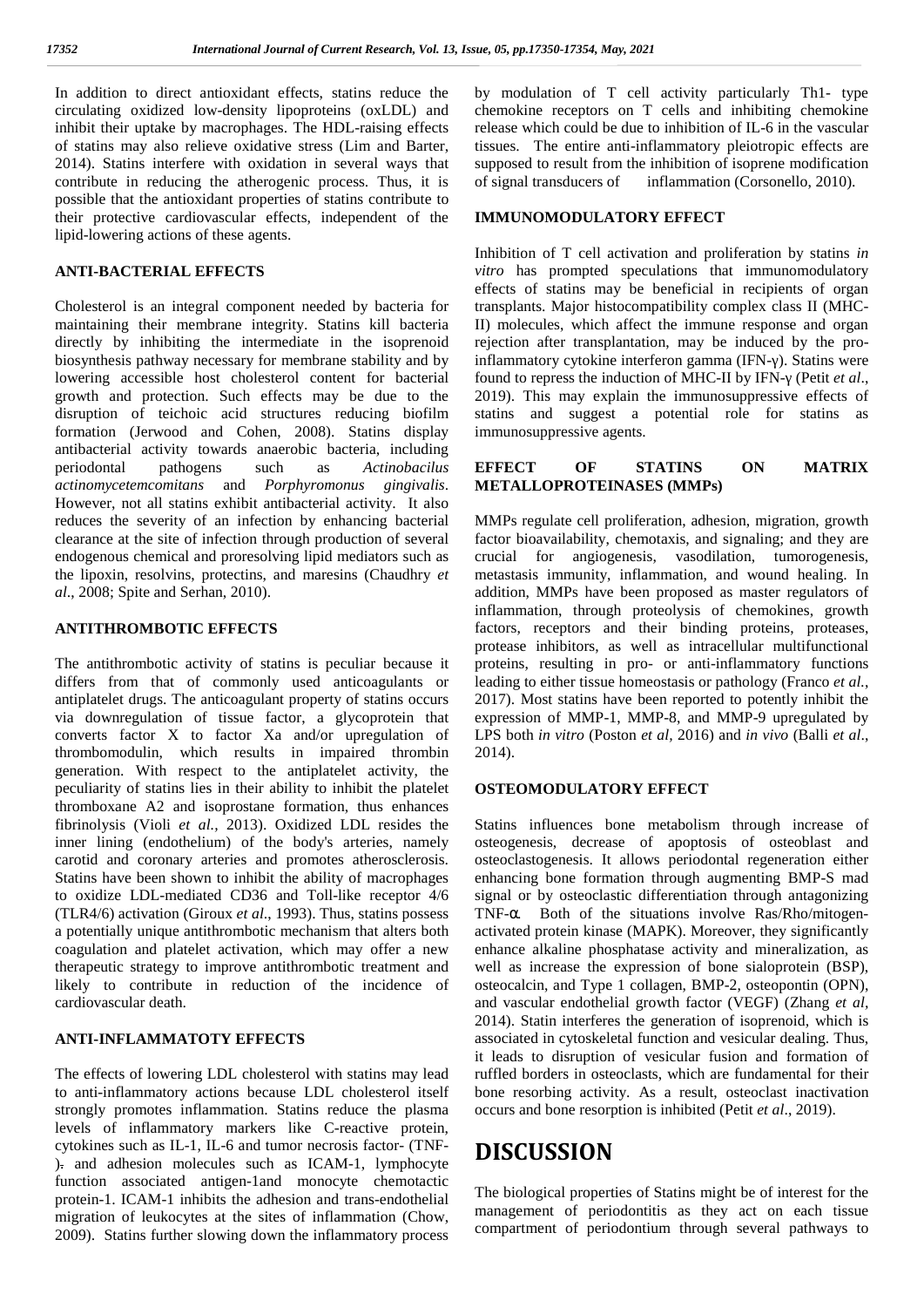modulate inflammation, immune response, bone metabolism, and bacterial clearance. Statins control periodontal inflammation through inhibition of pro-inflammatory cytokines and promotion of release of anti-inflammatory molecule, mainly through the ERK, MAPK, PI3-Akt, and NF- B pathways. Periodontal wound healing and regeneration is promoted through the modulation of inflammatory-immune crosstalk, bone regeneration, and antibacterial activity of Statins (Petit *et al.,* 2019). Despite its infectious etiology, the loss of periodontal supporting tissues during periodontitis is considered as an ultimate consequence of the host's immune response. Matrix metalloproteinases (MMPs) are key proteases involved in destructive periodontal diseases through degradation of extracellular matrix proteins, especially collagen thereby, contributes to destruction of periodontal tissues including alveolar bone (Franco *et al*., 2017). Since statins have been reported to potently inhibit the expression of lipopolysaccharide (LPS)-induced MMP-1, 8, and 9 in monocytes and osteoblastic cells, it may prevent the destruction of periodontal tissue and alveolar bone by inhibiting the release of MMPs (Balli *et al*., 2014; Poston *et al*, 2016). In clinical trials, the local application of statins with surgical periodontal treatment has shown significant improvements in periodontal parameters (Martande *et al*., 2016), while a contradictory result is seen *in vivo* which could be explained by the limitations of animal models to simulate conditions identical to human periodontal disease (Morris *et al*., 2008). However, some conflicting results on the effect of statins is also available, which is probably due to a range of factors, such as the method of administration, duration of exposure, experimental animal model, and bioavailability (Morris *et al*., 2008). In addition, efficacy and action of Statins on the pathogens are determined by the hydrophobic or hydrophilic nature of it (Tripathy, 2018) and the response to it appears to be largely cell- and tissue-dependent (Shitara and Sugiyama, 2006). In addition, the efficacy, safety, and cost effectiveness of the long-term use of Statins are unknown. Inflammation, bone metabolism, and connective tissue metabolism are necessary for the homeostasis of the tissue, but they are also involved in the pathologic destruction. Thus, they are two-edges of a sword. Henceforth, drugs that inhibit destruction of the connective tissue in one site of the periodontium also interfere with wound healing at another. Notably, Statins has the ability to control inflammation, stimulates osteogenesis and enhances bacterial clearance from the site of infection. Considering the pleotropic effects of Statins, it may be incorporated with antimicrobial agents, growth factors, pro-regenerative molecules or other drugs in an efficient carrier system to enhance the periodontal treatment outcomes as an adjunct to mechanical debridement.

## **CONCLUSION**

The studies on the applicability of statins in chronic periodontitis indicate that statins possesses beneficial effects. It is of antioxidant and anti-inflammatory in nature and stimulates bone formation. It is also safe, non-invasive and cost effective, though it cannot be substitute the conventional periodontal treatment of removal of causative microorganisms. The pleiotropic effects of statins indicate that it might have a great potential to improve the therapeutic effect in the treatment of periodontitis, thereby it will be a new horizon worldwide in near future.

### **REFERENCES**

- Socransky SS, Haffajee AD. 1992. The bacterial etiology of destructive periodontal disease: Current Concepts. J Periodontol 63:322-331.
- De Nardin E. 2001. The role of inflammatory and immunological mediators in periodontitis and immunological mediators in periodontitis and cardiovascular diseases. Ann Periodontol*,* 6:30-40.
- Newman MG, Takei HH, Klokkevold PR, Carranza FA. Newman and Carranza's Clinical Periodontology. 10<sup>th</sup> ed. Philadelphia, PA: Saunders; 2011.
- Van Dyke TE, Serhan CN. Resolution of inflammation: a new paradigm for the pathogenesis of periodontal diseases. J Dent Res 2003;82:82-90.
- Page RC. Milestones in periodontal research and the remaining critical issues. J Periodontal Res 1999;34:331-339.
- Fowler EB, Breault LG, Cuenin MF. Periodontal disease and its association with systemic disease. Mil Med 2001;166:85-89.
- Jeffcoat MK, Geurs NC, Reddy MS, Cliver SP, Goldenberg RL, Hauth JC. Periodontal infection and preterm birth: results of a prospective study. J Am Dent Assoc 2001;132:875-880.
- Saglie FR, Carranza FA Jr, Newman MG, Cheng L, Lewin KJ. Identification of tissue-invading bacteria in human periodontal disease. J Periodontal Res 1982;17:452-455.
- Barca E, Cifcibasi E, Cintan S. Adjunctive use of antibiotics in periodontal therapy. J Istanb Univ Fac Dent 2015;49:55-62.
- Reddy MS, Geurs NC, Gunsolley JC. Periodontal host modulation with antiproteinase, anti-inflammatory, and bone-sparing agents. A systematic review. Ann Periodontol 2003;8:12-37.
- Elavarasu S, Sekar S, Murugan T. Host modulation by therapeutic agents. J Pharm Bioallied Sci 2012;4:S256- S259.
- Tripathy KD. Essentials of Medical Pharmaology.  $8<sup>th</sup>$  ed., Jaypee Bro Med Pub Pvt; 2018.
- Estanislau, IMG, Terceiro IRC, Lisboa MRP, deBarros TP, deSousa CR, Martins RS *et al*. Pleiotropic effects of statins on the treatment of chronic periodontitis - A systematic review. Br J Clin Pharmacol 2015;79:877-885.
- Bonetti PO, Lerman LO, Napoli C, Lerman A. Statin effect beyond lipid lowering- Are they clinically relevant? Eur Heart J 2003; 24:225-248.
- Lim S, Barter P. Antioxidant Effects of Statins in the Management of Cardiometabolic Disorders. J Atheroscler Thromb 2014;21:997-1010.
- Jerwood S, Cohen J. Unexpected antimicrobial effect of statins. J Antimicrob Chemother 2008;61:362-364.
- Chaudhry MZ, Wang JH, Blankson S, Redmond HP. Statin (cerivastatin) protects mice against sepsis-related death via reduced proinflammatory cytokines and enhanced bacterial clearance. Surg Infect (Larchmt) 2008;9:183-194.
- Spite M, Serhan CN. Novel lipid mediators promote resolution of acute inflammation: impact of aspirin and statins. Circ Res 2010;107:1170-1184.
- Violi F, Calvieri C, Ferro D, Pignatelli P. Statins as Antithrombotic Drugs. Circ Res 2013;127:251-257.
- Giroux LM, Davignon J, Naruszewicz M. Simvastatin inhibits the oxidation of low-density lipoproteins by activated human monocyte-derived macrophages. Biochim Biophys Acta1993;1165:335-338.